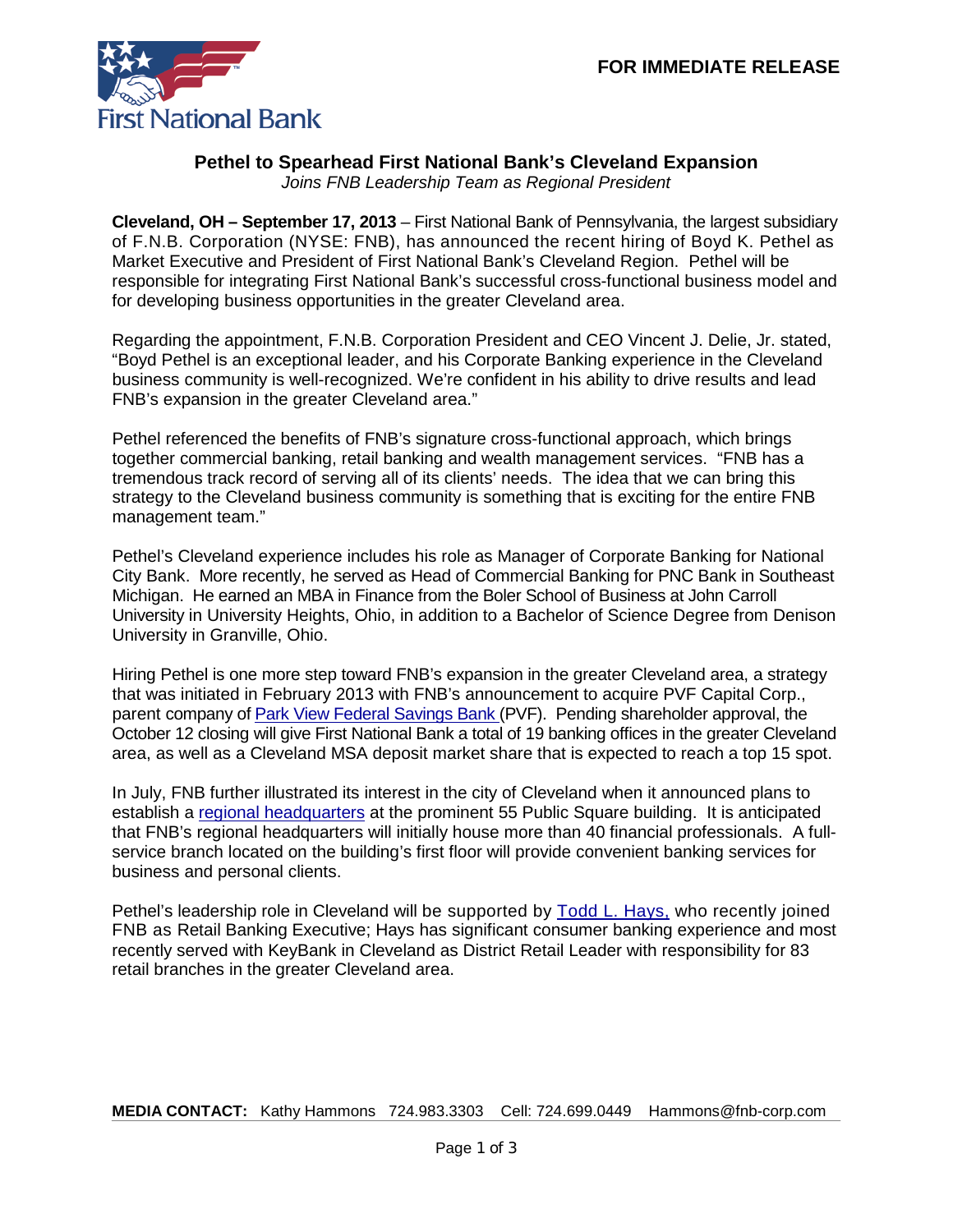

Leading FNB's Wealth Management efforts in the greater Cleveland area will be Financial Advisor Gregory R. Robb. Robb has more than 20 years of industry experience, most recently serving with KeyBank's Wealth Management Group in the Greater Ohio Region. FNB continues to assemble an experienced team of financial experts to serve the needs of clients in the greater Cleveland area.

First National Bank's expansion in Cleveland mirrors the Company's successful efforts to grow market share in other major metropolitan markets.

### **Photo of Boyd Pethel available.**

Contact Kathy Hammons, Manager, Communications & Public Relations 724-983-3303 or hammons@fnb-corp.com

#### **About First National Bank of Pennsylvania**

[First National Bank of Pennsylvania,](https://www.fnb-online.com/) the largest subsidiary of F.N.B. Corporation (NYSE: FNB), has over 250 full-service locations in Pennsylvania, Ohio, Maryland and West Virginia. First National Bank has been recognized as a winner of six [2012 Greenwich Excellence in Banking](https://www.fnb-online.com/News/2013/February/February212013.aspx)  [Awards](https://www.fnb-online.com/News/2013/February/February212013.aspx) in the categories of Small Business Banking and Middle Market Banking, awards presented solely on the basis of client satisfaction.

#### **About F.N.B. Corporation**

[F.N.B. Corporation](http://www.fnbcorporation.com/) (NYSE: FNB), headquartered in Hermitage, Pennsylvania, is a regional diversified financial services company operating in six states and three major metropolitan areas including Pittsburgh, PA, where it holds the number three retail deposit market share, Baltimore, MD and Cleveland, OH. The Company has total assets of \$12.6 billion and more than 250 banking offices throughout Pennsylvania, Ohio, West Virginia and Maryland. F.N.B. provides a full range of commercial banking, consumer banking and wealth management solutions through its subsidiary network, which is led by its largest affiliate, First National Bank of Pennsylvania. Commercial banking solutions include corporate banking, small business banking, investment real estate financing, asset based lending, capital markets and lease financing. The consumer banking segment provides a full line of consumer banking products and services including deposit products, mortgage lending, consumer lending and a complete suite of mobile and online banking services. F.N.B.'s wealth management services include asset management, private banking and insurance. The Company also operates Regency Finance Company, which has more than 70 consumer finance offices in Pennsylvania, Ohio, Kentucky and Tennessee.

The common stock of F.N.B. Corporation trades on the New York Stock Exchange under the symbol "FNB" and is included in Standard & Poor's SmallCap 600 Index with the Global Industry Classification Standard (GICS) Regional Banks Sub-Industry Index. Customers, shareholders and investors can learn more about this regional financial institution by visiting the F.N.B. Corporation web site at [www.fnbcorporation.com.](http://www.fnbcorporation.com/)

**MEDIA CONTACT:** Kathy Hammons 724.983.3303 Cell: 724.699.0449 Hammons@fnb-corp.com